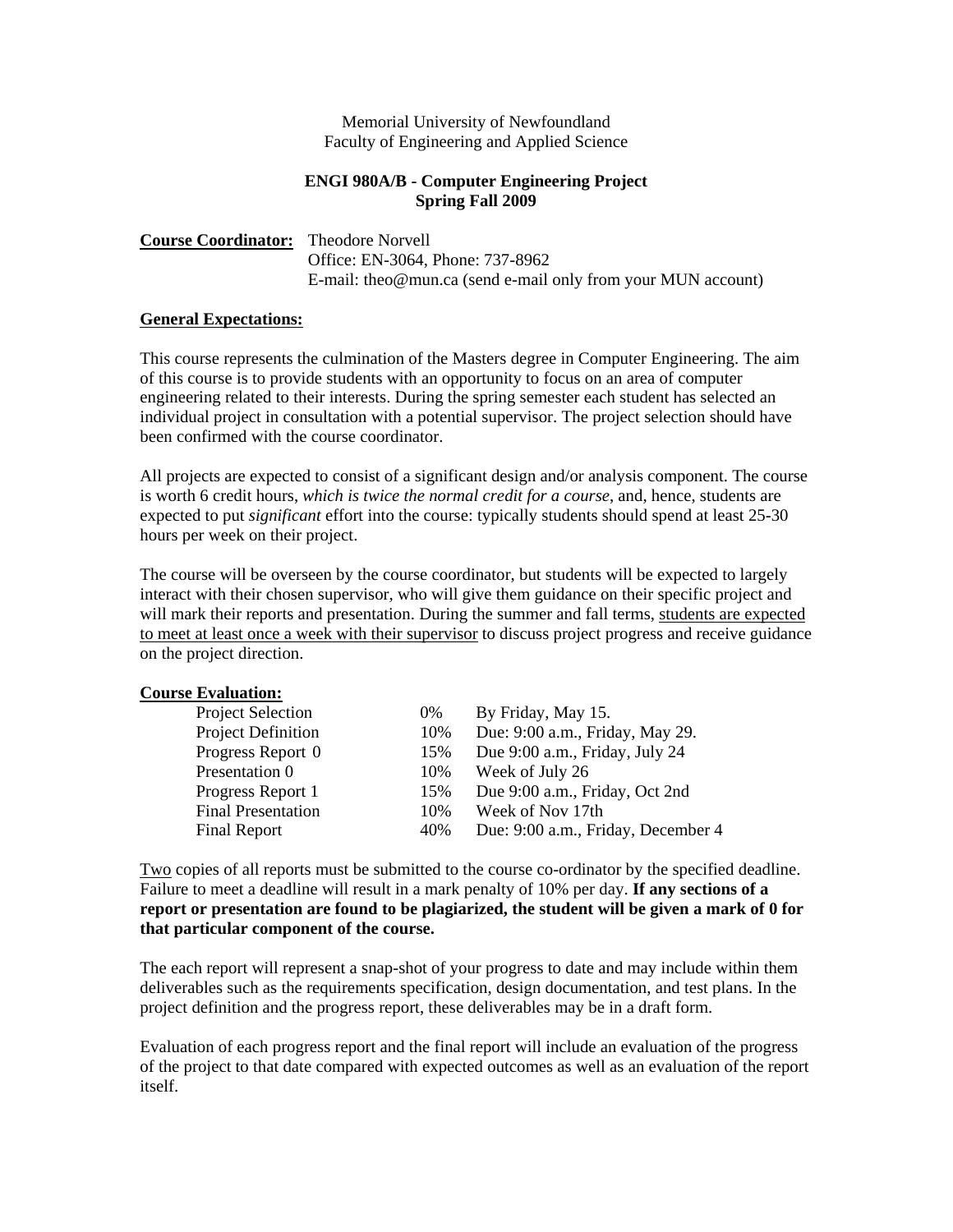# **Project Definition**

The project definition should be about 8-12 pages in length with "double" spacing with an 11 or 12 point font. The report should provide a thorough description of the project's objectives including a list of deliverables. The report should present a preliminary literature review. For analysis-oriented projects, the report should explain the research questions to be answered and the methodology to be used and, for design projects, the report should contain a preliminary requirements specification. The project definition should contain a summary of the remaining activities to be undertaken in the project with an indication of the dates by which major milestones will be achieved. As well, a properly formatted reference section should be included and appropriate citations must be given. Any plagiarism discovered in the report will result in a mark of 0 being assigned to the report.

The report mark will be assigned by the project supervisor, in consultation with the course coordinator, and will be determined based on the technical achievement of the student, as well as the quality of the presentation of the report.

# **Progress Reports:**

Each progress report should be about 12-15 pages in length with "double" spacing with an 11 or 12 point font. The report should provide detailed documentation of the progress achieved to date. The first progress report should contain a thorough literature review. For analysis-oriented projects, the report should explain a detailed methodology and present preliminary results. For design projects, the report should contain a completed requirements specification and an outline of the design. All reports, regardless of whether the project is analysis or design focussed, should contain sufficient background to indicate that the students has a clear understanding of the context and direction of the project. The progress report should also contain a detailed description of the methodology to be used in undertaking the project. It should contain an updated schedule. As well, a properly formatted reference section should be included and appropriate citations must be given. Any plagiarism discovered in the report will result in a mark of 0 being assigned to the report.

The report mark will be assigned by the project supervisor, in consultation with the course coordinator, and will be determined based on the technical achievement of the student, as well as the quality of the presentation of the report.

## **Presentations:**

Near the end of each term, students will be expected to present a summary of their work on their project to fellow students and interested faculty members. The presentations should be 17 minutes in duration (including set-up time), with an extra 3 minutes allowed for questions. A strict overall time limit of 20 minutes will be followed. The presentation mark will be assigned by the project supervisor and the course coordinator (or his delegate) and will be determined based on the technical achievement of the student, as well as the quality of the presentation.

## **Final Report:**

The final report should be about 30 pages in length with "double" spacing with 11 or 12 point font and should contain a complete summary of the project and results. The final report should